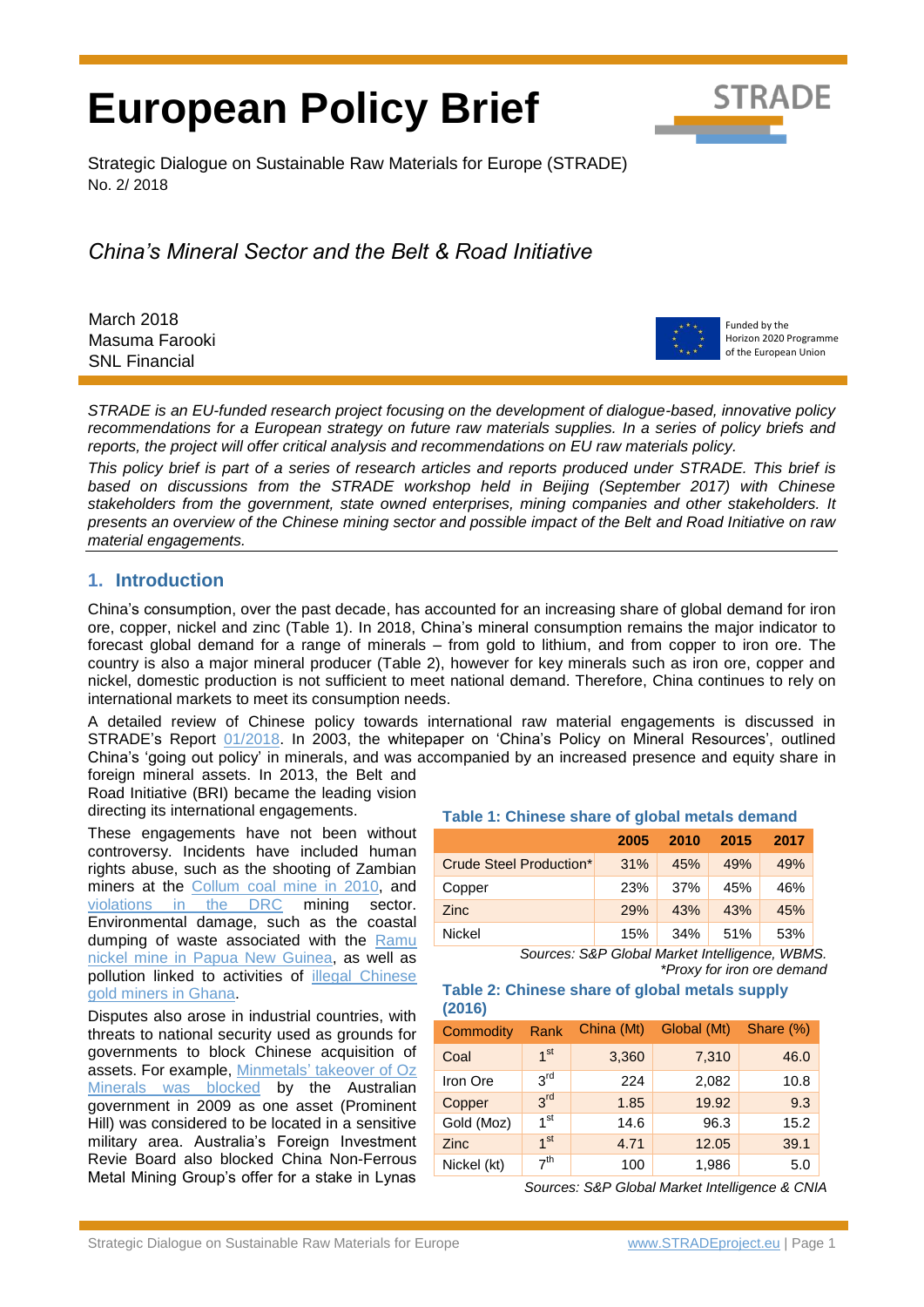Corp (developer of the Mount Weld rare earth mine) in 2009, on the grounds that it would threaten supply to non-Chinese buyers.

Controversies were not limited to Chinese overseas engagements; with the country's domestic mineral sector also facing numerous challenges. The Chinese coal sector has had one of the worst global records for fatalities. Small scale mining activity, including lead-zinc and rare earth production, have been linked to adverse social and environmental impacts. Recently, the government has taken steps to close down inefficient, polluting iron ore mines, with nearly 1,000 mining licenses cancelled in 2017. In the provinces around Beijing, Henan, Shanxi and Shandong, potentially 30% of the country's alumina production could be shut down in 2017, to combat pollution. The associated [STRADE policy brief 03/2018](http://www.stradeproject.eu/fileadmin/user_upload/pdf/STRADE_PB_03_2018_China_responsible_sourcing.pdf) on China, discusses some of the measures taken rapidly to improve environmental protection.

The Chinese government, learning from its experiences in the 2000-2010 period, both in the domestic and international mining sector, has moved to refining and evolving its approach to raw materials. This policy brief focuses on the economic and investment drivers of the approach, while an associated [policy brief](http://www.stradeproject.eu/fileadmin/user_upload/pdf/STRADE_PB_03_2018_China_responsible_sourcing.pdf)  [03/2018](http://www.stradeproject.eu/fileadmin/user_upload/pdf/STRADE_PB_03_2018_China_responsible_sourcing.pdf) focuses on environmental issues.

The next section starts with a description of the 'new normal' and Chinese mineral demand. This is followed by a brief overview of the financial valuation of Chinese mining companies. The fourth section looks at China's approach to raw materials under its Belt and Road Initiative (BRI), while the final section summarises the impact of these trends on the future of China's raw material engagements.

Before we progress further, it is important first to define one key term – 'China'. The agencies of the Chinese, through its various branches (National People's Congress, State Council and the President, Supreme People's Court and People's Liberation Army) adheres to the principles and guidelines laid out by the Communist Party. When the State Council/President set out a vision, a number of different government departments and agencies, state-owned and private enterprises work together to achieve the same objectives. Therefore, in the subsequent discussion, China refers to the collective actions undertaken by a number of ministries, institutions and enterprises<sup>1</sup>. These include important industry organisations such as the China Iron and Steel Association (CISA) and China Non-ferrous Metals Industry Association (CNIA). Chinese government organisations related to the mining industry include<sup>2</sup>:

- The People's Republic of China National Development and Reform Commission
- Ministry of Science and Technology of the People's Republic of China
- Ministry of Industry and Information Technology of the People's Republic of China
- Ministry of Land and Resources of the People's Republic of China
- Ministry of Environmental Protection
- Ministry of Commerce of the People's Republic of China
- State-owned Assets Supervision and Administration Commission
- General Administration of Quality Supervision, Inspection and Quarantine of People's Republic of China
- National Energy Administration
- State Administration of Work Safety

# **2. China's demand and the 'new normal'**

The five-year period before the global financial crisis of 2008 was characterised by optimism, despite growing imbalances in the global economy. China's average annual GDP growth of over 10% in the 1980s and 1990s was internationally embraced as the "Chinese miracle". Its positive impact, both on domestic and international economies, was expected to continue for decades. However, the 2008 financial crash brought home a number of realities for international markets. For China, it made clear that the economy was overly dependent on investment fuelled by debt and was heavily dependent on infrastructure and construction spending as well as exports of manufactured goods.

As the global and China's economies recovered, the importance of shifting growth from infrastructure investments to consumer consumption and technological innovation became apparent. This would also entail a lower growth rate; around 6% per annum. The new normal, put simplistically, would thus rebalance the economy and focus on better managing the debt holdings of Chinese banks. Given Chinese mineral consumption was heavily linked with its infrastructure and construction spending, mineral consumption would reflect the new normal.

<sup>1</sup> A full list of enterprises can be found [here.](https://eng.yidaiyilu.gov.cn/info/iList.jsp?cat_id=10080)

<sup>&</sup>lt;sup>2</sup> https://www.rvo.nl/sites/default/files/2016/06/Mining-industry-in-China%202016.pdf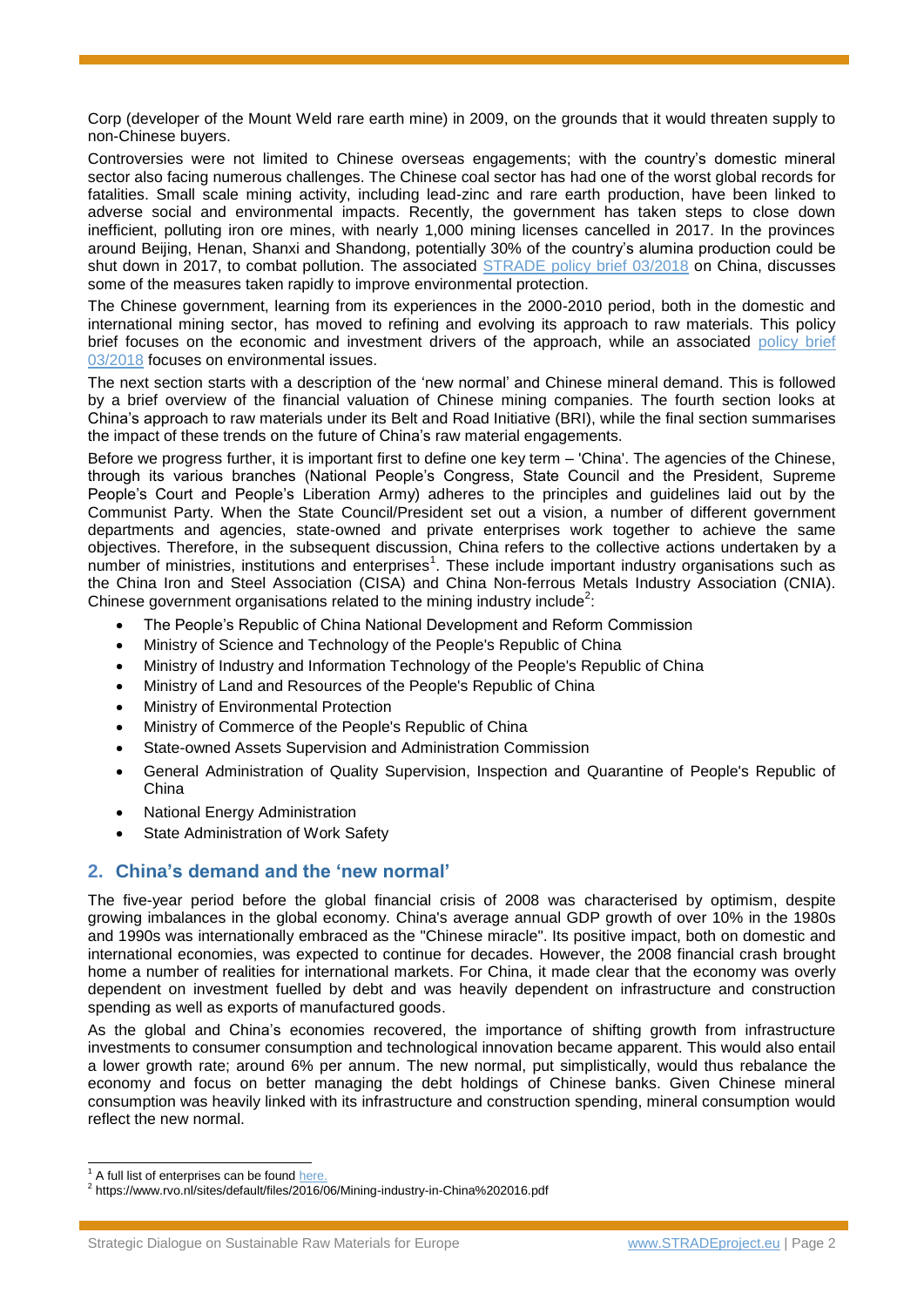The Chinese Academy of Land and Resource Economics, in its analysis of mining trends under the new normal status presents the following picture:<sup>3</sup>

## 2.1. Mineral consumption entering a 'stable' period

Aggregate supply and demand for minerals (coal, iron ore and copper) is now stable and the consumption levels of these traditional resources may be at, or near, peak levels already (Figure 1). Chinese contribution to generating further mineral demand (from its current level) will now be limited.

This does not imply that China will no longer be the core force for supporting mineral markets. It only indicates that the country has reached stable consumption levels and a major increase in demand is not expected. Since 2009, China's share of global consumption of major minerals has remained relatively stable around the following levels $4$ :

- Refine Tin 55-62%
- Refined Zinc 43-48%
- Primary Aluminium 40-55%
- Refined Nickel 35-54%
- Refined Copper 40-46%
- Refined Lead 39-45%
- Pig iron yield about 60%.

China infrastructure and construction spending is not expected to continue at the same levels as in the past. Therefore, the rate of increase in mineral consumption will slow down. (Note that this does not mean there will be an absolute decline in total mineral consumption).

Additionally, the 'Made in China' brand is becoming less competitive (wages have increased, and other countries are now offering similar manufacturing facilities) in the export markets. Therefore, the scale of consumption of minerals in manufacturing and industrial sectors will also not see large increases.

Finally, urban residents with household debt

**Figure 1: China's expected consumption\* of minerals (2000-2030)**



*Source: Chinese Academy of Land and Resource Economics \*consumption reflected as index, with 2013 = 1*

are not likely to increase their consumption spending to compensate for the lack of mineral demand from other sectors.

Combined, these factors will dampen further substantial increases in demand for the 'traditional' minerals.

#### 2.2. Consumption of new minerals

With the changing nature of industrialization (especially related to developments in 'new' energy, electric vehicles, the electronic industry, computers, marine engineering and the space industry), the demand for rare and geographically dispersed minerals will continue to increase. Therefore, the new normal requires a shift to improve resource availability for materials used in these emerging sectors.

-

 $3$  Presentation at STRADE workshop in Beijing (September, 2017).

<sup>4</sup> Figures provided by Antaike (China)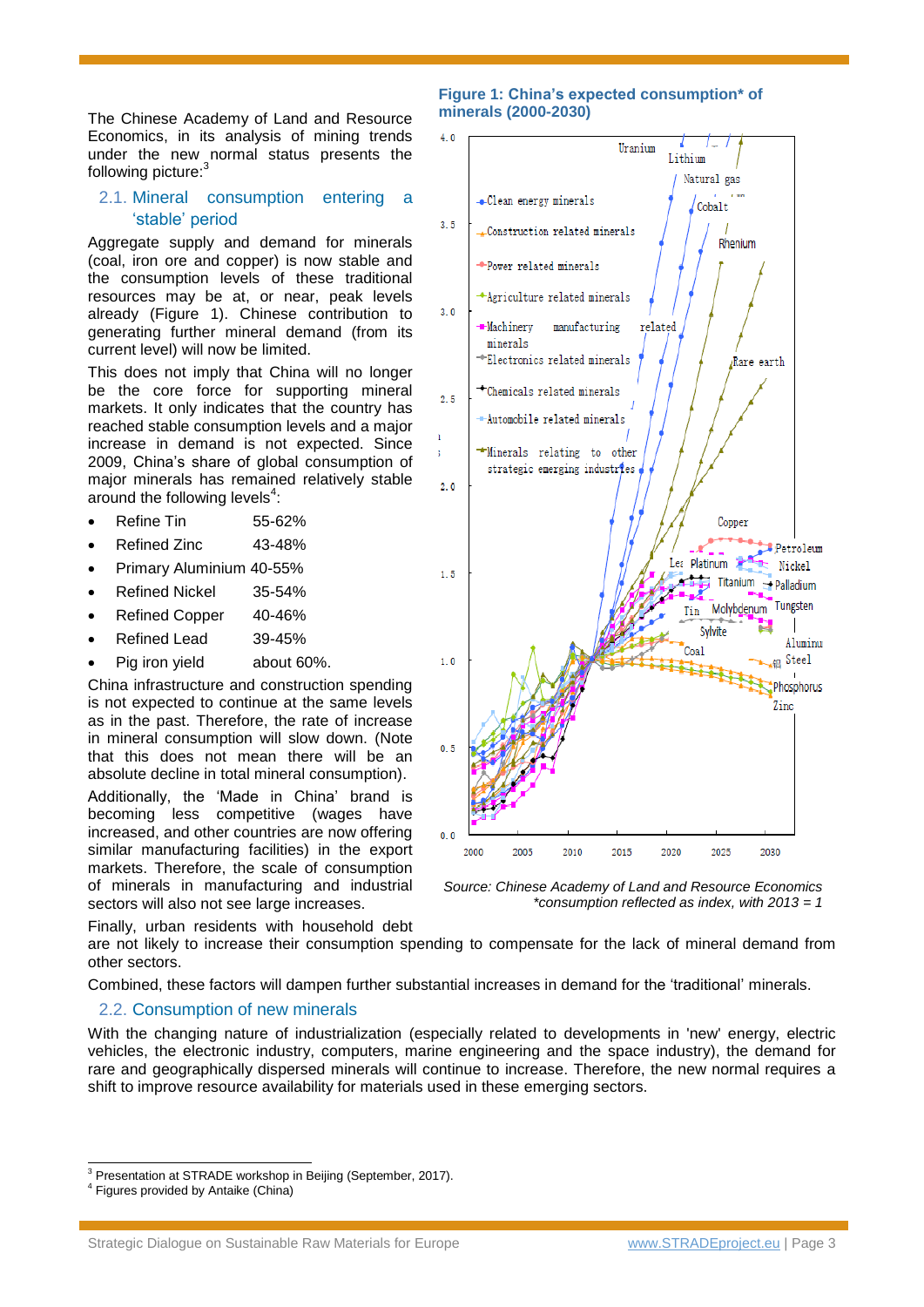At the end of China's 13<sup>th</sup> five-year plan, and during the 14<sup>th</sup> five-year plan, consumption of 'traditional' minerals is expected to be at, or near peak, consumption, while that of clean energy and new material minerals is expected to not reach peak levels until 2030 (Figure 1).

The Chinese Academy of Land and Resource Economics expects China to be the largest global consumer of energy and mineral resources over the next 5 to 10 years. This consumption will result from the industrial transformation the country is currently going through.

## 2.3. External dependence will remain

The future consumption patterns will only have a limited impact on China's external dependence for minerals. Rare earths, tungsten and molybdenum, and a few other minor minerals will have limited external dependency (Figure 2) as domestic production will be able to meet most of the country's demand.

However, China's import dependency is expected to continue for iron ore, copper, aluminium, lead and zinc.

Therefore, for both traditional and emerging minerals, China will rely on external sources to meet its consumption needs.

#### **Increasing concerns for 'quality' of minerals.**

The Chinese domestic initiatives around<br>
oreen mining and environmental green mining and environmental standards are discussed in more detail in the accompanying policy brief on China. In this Brief, it is important to acknowledge that Chinese stakeholders are becoming increasingly aware of the 'quality' of minerals they consume. Chan  $(2017)^5$ expects the understanding between the extraction of minerals and the constraints it places on the ecological environment to gradually deepen within the Chinese mineral sector. Therefore, the balance in decision-making between the production of minerals and protection of the environment is likely to weigh more in favour of the latter. This could lead to lower domestic mineral production.

# **Figure 2: Chinese external dependency for minerals (2016)**



*Source: Chinese Academy of Land and Resource Economics & Antaike*

## 2.4. Chinese companies and profit margins

Domestic mining companies have benefited from the rebound in metals prices over 2016 and 2017. However, this has not been accompanied by an increase in exploration and investment spending. In the January to August 2017 period, corporate gross profits increased over the previous period. However, apart from non-ferrous metals, investment by both the public and private sector has decreased (Table 3). Investment confidence has not

returned to the sector.

While the data shows investments in the domestic mining sector, it is likely to be reflected in sentiments for international investments. As shown later in this Brief, Chinese mineral investments under the Belt and Road Initiative have also been low.

Mineral consumption under the 'new normal' is expected to be different from the trend in the period 2000-2010. First, as the economy shifts from infrastructure-investment driven growth to consumption-driven growth, the rate

#### **Table 3: Chinese domestic investment: Jan – Aug 2017 (YoY change)**

|                              | <b>Gross profit</b><br>(%) | <b>Total</b><br>investment in<br>fixed assets<br>(%) | <b>Investment by</b><br>private sector<br>(%) |
|------------------------------|----------------------------|------------------------------------------------------|-----------------------------------------------|
| <b>Ferrous</b><br>metals*    | 36.6                       | $-18.8$                                              | $-20.9%$                                      |
| <b>Non-ferrous</b><br>metals | 47.1                       | 6.8                                                  | 9.2%                                          |
| <b>Non-metal</b><br>minerals | 8.5                        | $-5.8$                                               | $-3.5%$                                       |

*Source: Chinese Academy of Land and Resource Economics* \*reflect January-July 2017 data

 $\overline{a}$ <sup>5</sup> Presentation at STRADE conference 'Cooperation on Sustainable Raw Materials for China and Europe', Beijing 2017.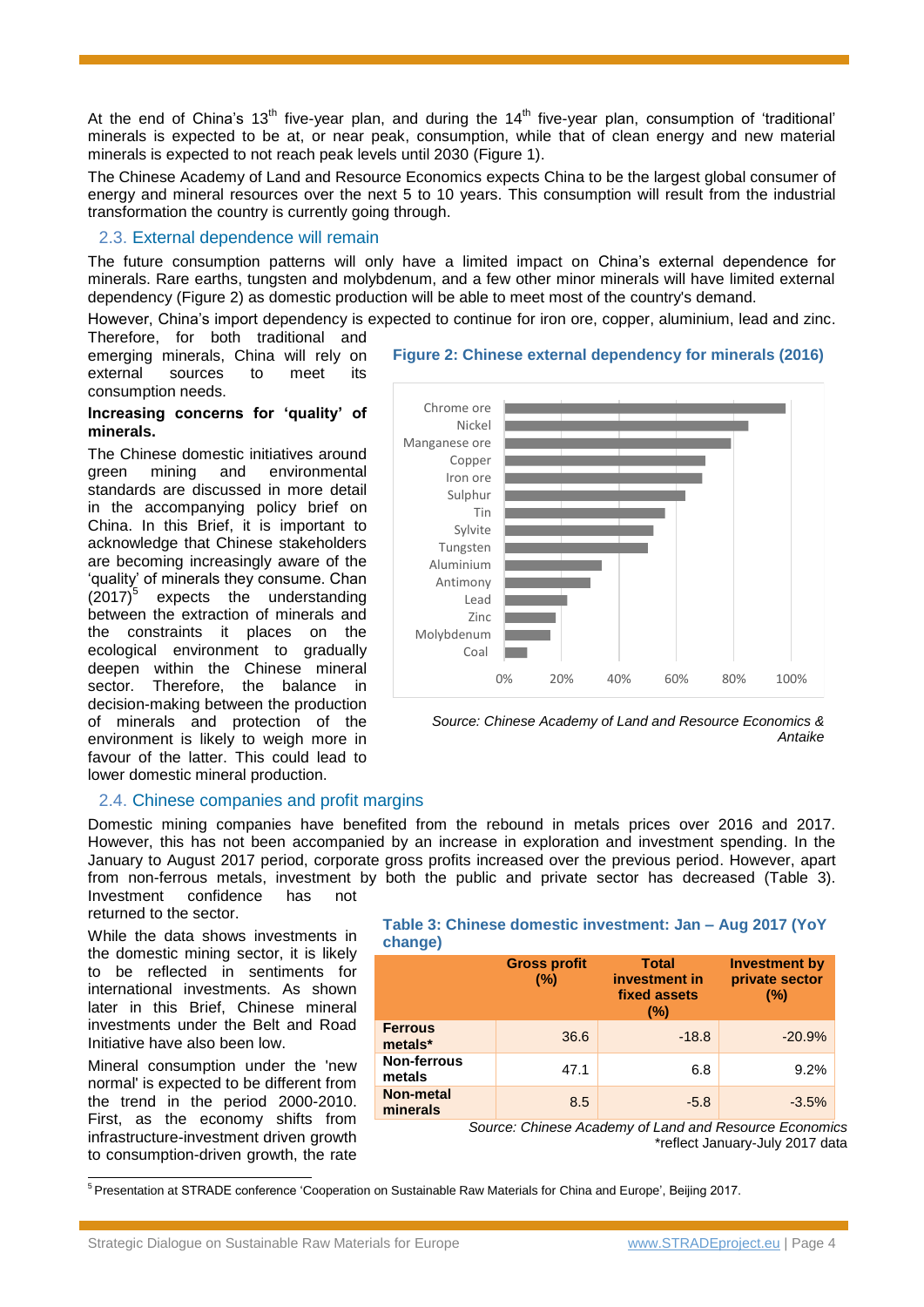of growth of mineral consumption will slow down. The consumption of traditional minerals (iron ore, nickel, zinc, copper etc) will not see similar increments as experienced in the previous decade.

As noted, greater investments in clean energy, electric vehicles and new materials will be accompanied by a shift in demand for new minerals (lithium, cobalt, rare earths etc). The new and traditional demand for minerals will gradually see more consideration for environmental impacts.

Domestic mining activity has not seen a resurgence in investment, and confidence levels have not returned to previous peaks. Increase in mining investment may not occur until such confidence returns. While China is a major producer of many minerals, it will remain dependent on external sources to meet its domestic demand. China is expected to remain the major global consumer of these metals, and a significant decrease in this consumption is not expected.

China's general approach to (policy on) raw materials has been very pragmatic over the past two decades. The country imported raw materials from countries where the import costs were lower than domestic production. Part of the domestic growth of China's mining sector, and tolerance towards its pollution, reflected the fact that global markets could not provide China with the materials it needed to sustain its industrialisation. Now that growth is lower and global raw material availability more abundant, China can afford to see its domestic mining sector wound back and regularised.

This new normal therefore has three implications for China's raw material engagement strategy. First, as China enters a more stable consumption period, its drive to secure external sources for traditional minerals has lost some impetus. Second, as part of the new normal, the consumption patterns will shift to emerging minerals, and environmental considerations will become more important. Third, as long as minerals are available in global markets, at costs lower than domestic production, China's enthusiasm to acquire overseas assets will wane. Given these trajectories, China's external raw material engagements will change.

# **3. Finance and China's mining companies**

So, how large are China's mining companies, and how are they financed? STRADE report [01/2018](http://stradeproject.eu/fileadmin/user_upload/pdf/STRADE_Report_01_2018_Third_Country_Approaches_Min_Dev_Res_Rich.pdf) discusses the number of mining projects (whether exploration or extraction) from a number of non-EU countries, and found that most of Chinese overseas mining activity is located in the Asia-Pacific region. The report notes that data on Chinese companies is often difficult to identify, and is largely restricted to those companies listed on international stock exchanges. Based on data from S&P Global Market Intelligence, Figure 5 shows the Total Enterprise Value (TEV) of mining companies from Australia, Canada, China, EU, Japan and the United States of America (USA).

TEV is a common valuation within the investment community for the 'worth' of a company. TEV is defined as market capitalization (share price x number of out-standing shares), plus the value of other equity, debt and mezzanine financing (at book value) less cash and cash equivalent (as these are already reflected in the share price for the company).

With limited data, the TEV is used to estimate, in relationship to other countries, how large China's mining companies are, and whether they have increased in size over the 2010 and 2016 period.

In general, the value of listed mining companies declined between 2010 and 2016; which is a reflection of the global mining sector as a whole. Canadian companies retain the largest enterprise value, followed by Japanese companies. This is a reflection of the integrated nature of most Japanese companies; where they own mining operations as well as supply a number of high value manufactured



**Figure 5: Total Enterprise Value of Mining Companies (2010 -2016)\***

*\*Only includes companies listed on major stock exchanges Source: S&P Global Market Intelligence; as of January 2018*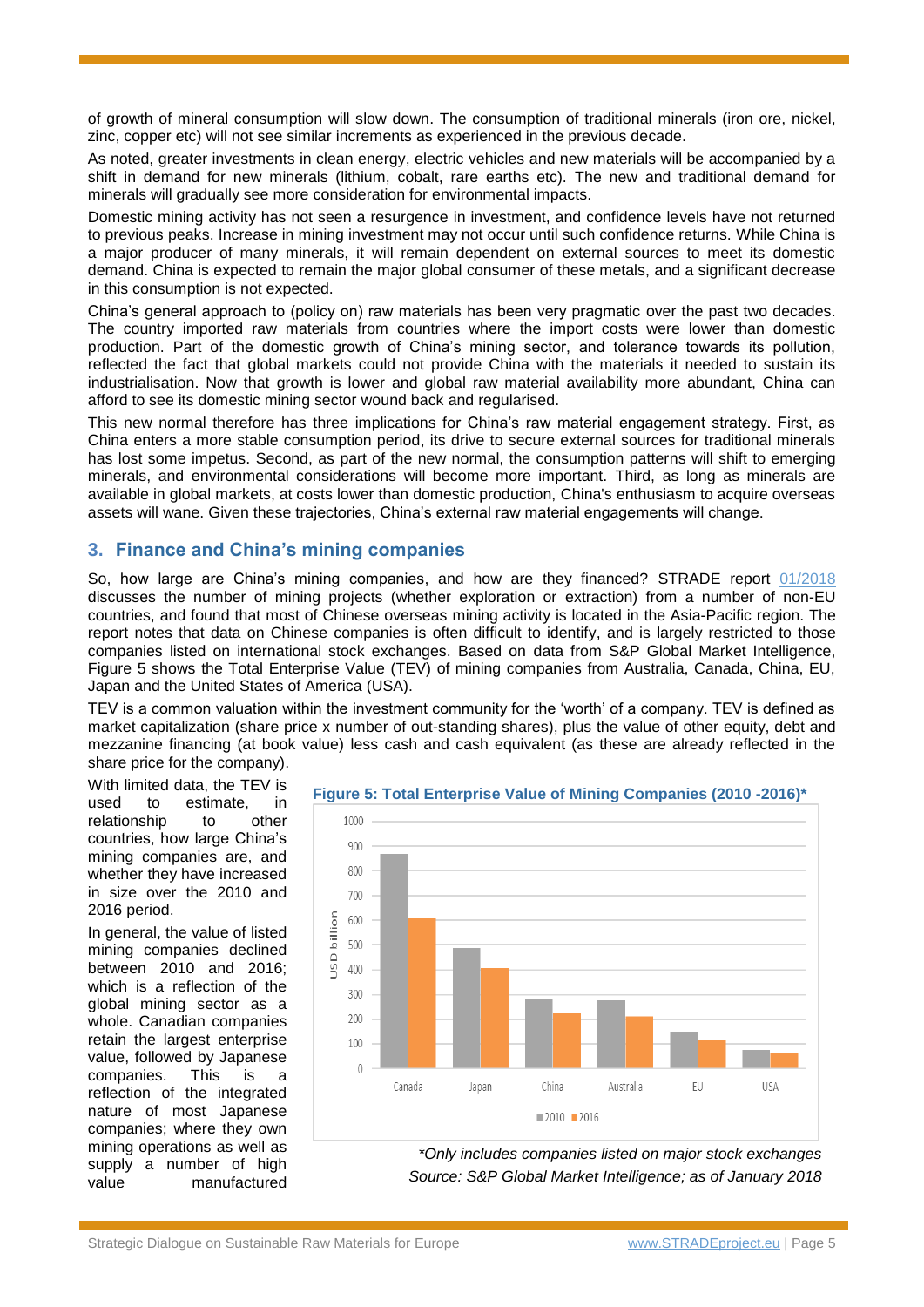products (such as Mitsubishi). This data also includes the steel sector, where Japan is the second largest producer in the world.

China's valuations are comparable to those of Australian companies. Chinese mining company valuations also include the energy and steel sector; the vertical integration is similar to Japan. Australian companies tend to be less vertically integrated. Companies from the EU are comparable to the USA – however both are at the lowest end of valuations in Figure 5.

## 3.1. Share of global mining industry

In terms of the value of the global mining industry, coal production still accounts for the largest share of the industry. The second largest mining company in the world (by value of production) is a coal producer – China Shenhua Energy Co. Ltd.

Based on the country of corporate headquarters, Chinese companies accounted for 7.7% of global mining value in 2016, followed by EU-based companies and then Australia (Figure 6). A large share of China's mining value does come from the coal sector.

The top five non-coal mining Chinese mining company are:

**Zijin Mining Group**: Listed on the Hong Kong stock exchange, the company has an extensive portfolio of gold, cooper, lead and zinc, tungsten, iron ore projects across 24 provinces in China and nine foreign countries.

**Jiangxi Copper:** Focuses on copper, the company integrates mining and refining operations and is one of the largest copper cathode producers in China. Most of

![](_page_5_Figure_8.jpeg)

![](_page_5_Figure_9.jpeg)

*Source S&P Global Market Intelligence; as of January 2018*

its operations are based in China, although the company has part ownership in the Escondida copper project in Chile.

**China Molybdenum:** Copper, cobalt, niobium and phosphates producer, the company has operations in Australia, Brazil and the DRC, as well as a few projects in China.

**Shandong Gold Mining**: Major gold producer, with most of its operations being located in China.

**Chinalco Mining Corp**: CMC is a resource development company acting as the core platform for the future acquisition, investment, development and operation of non-ferrous and non-aluminium mineral resources and projects overseas for parent company, the state-controlled Aluminium Corp of China Ltd (Chinalco)

Table 5 shows the ownership summary for these five firms. Apart from Chinalco, where 85% of the shares are held by an entity that is state-owned, none of the firms have significant state-ownership. The shares held by institutions refers largely to private or corporate investment funds, while 'corporations (private)' refers to shares held by other corporations. Details on these corporations are not easily available and may have some element of state ownership. The 'Individuals' column refers to single strategic owners. 'Public and other' refers to common shares in the public domain, where no individual has a significant holding. Contrary to popular belief, Chinese mining companies are not always state-owned.

#### **Table 5: Ownership summary of top five (non-coal) Chinese mining companies (%)**

|                             | <b>Institutions</b> | <b>Corporations</b> | <b>Individuals</b> | <b>State</b> | <b>Public &amp; other</b> |
|-----------------------------|---------------------|---------------------|--------------------|--------------|---------------------------|
|                             |                     | (private)           |                    | ownership    |                           |
| <b>Zijin Mining Group</b>   | 20.8                | 29.6                | 0.6                |              | 49.1                      |
| Jiangxi Copper              | 15.3                | 40.7                | 0.5                |              | 43.4                      |
| <b>China Molybdenum</b>     | 22.0                | 24.7                | 26.3               |              | 27.1                      |
| <b>Shandong Gold Mining</b> | 13.5                | 57.3                | 1.5                | 0.3          | 27.5                      |
| <b>Chinalco</b>             |                     |                     |                    | 84.6         |                           |

*Source S&P Global Market Intelligence; as of January 2018*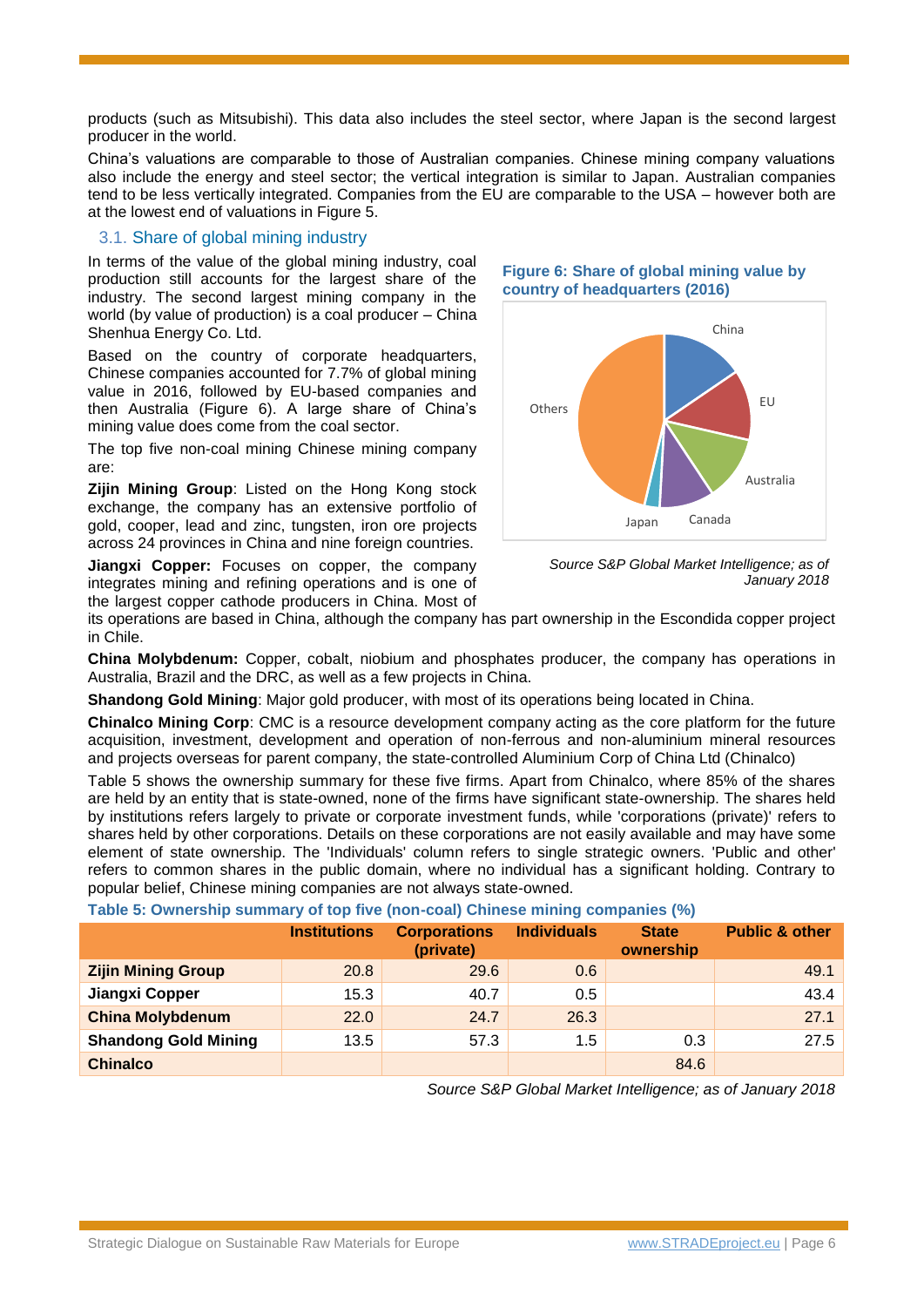# **4. The Belt and Road Initiative**

The BRI, launched in 2013, involves Chinese investment, mainly in infrastructure projects along the old silk route. Hard infrastructure (roads and rail networks) are accompanied by trade and transportation agreements.

Estimates on finance vary; USD 4 trillion in investments are widely mentioned, with USD 900 billion in deals already announced by early 2017 $^6$ . Other estimates suggest China is spending roughly USD 150 billion a year in the 65 countries that are part of the initiative.<sup>7</sup> BRI is often compared with the Marshall Plan (the USA's aid initiative to rebuild the economies of Western Europe in 1948-52, after the end of the Second World War). In today's money this would equal a mere USD 150 billion $^8$ .

The BRI is often understood as a roadmap for international engagement, its primary driver comes from China's domestic economy. China currently holds vast foreign exchange reserves; its sovereign wealth fund (China Investment Corporation) alone manages nearly USD 900 billion (July 2017). China also needs to create markets for its companies (state owned or private), where domestic opportunities are not sufficient. Foreign markets are envisaged to absorb the excess Chinese production capacity, as imports, in cement, steel and other metals. These domestic firms generate substantial employment and are financed by Chinese banks. Therefore, creating external markets is fundamental for the rebalancing of the Chinese economy.

While BRI investment figures appear large, compared with China's domestic fixed asset investments (around USD 10 trillion a year) the BRI investments are relatively low. Indeed, BRI spending is likely to have a limited practical impact on materials use, or at least a lesser impact than developments in China itself. Its political importance, and its role in regional economic integration, is much greater.

BRI is also a tool to cement foreign relations and partnerships. China has actively stepped away from using 'development assistance', and all its associated vocabulary, in its engagements with developing and emerging countries. It also approaches industrial countries on a more equal footing. Over the past year, with the nationalist rhetoric originating from the White House, China has increasingly taken on the space vacated by the USA. For example, within a week of the USA's announcement of withdrawal from the Paris Climate Accord, China declared its firm commitment to the agreement.

Wang Yi, the Chinese foreign minister, in 2014 referred to the BRI as President Xi's most important foreign policy. Its aim is to turn Eurasia into a viable economic and trading area, with China at its centre. Additionally, and perhaps more importantly, the region would become a rival to the more traditional transatlantic economic and trade area.

President Xi sees China in a leadership role on the global stage, and part of that is delivered through the BRI. The language around the BRI continues to focus on partnerships and 'win-win' rather than assistance.

The National Development and Reform Commission, the Ministry of Foreign Affairs and the Ministry of Commerce, in joint statement (September, 2015) was careful to describe this as an initiative and not as a strategy, program, project or agenda $^9$ .

The term 'initiative' is deemed to be less threatening and more inclusive of host countries. It also allows for a number of different bilateral agreements to fall under the same banner – described by [Hillman](https://www.csis.org/analysis/chinas-belt-road-initiative-must-become-strategy) (2017) as 'exciting but vague'. While a strategy has clear outcomes and goals included, the BRI, by limiting itself to a vision, becomes a collection of approaches that are hard to judge and measure. As Hilllman reports "There are now [over 100 think tanks](http://news.xinhuanet.com/english/2016-03/02/c_135147967.htm) studying the BRI. There are BRI [fashion shows,](http://belt.china.org.cn/2017-03/27/content_40504580.htm) [music festivals](http://www.eyeshenzhen.com/node_231577.htm) and [cartoon](http://news.xinhuanet.com/english/2017-02/27/c_136086586.htm)  [exhibits.](http://news.xinhuanet.com/english/2017-02/27/c_136086586.htm)"

According to the Belt and Road Big Data Report 2017 published by the State Information Centre, among the [most influential 50 enterprises](https://eng.yidaiyilu.gov.cn/jcsj/dsjkydyl/36154.htm) participating in the BRI, 42% are private enterprises, 36% are state-owned enterprises directly under the administration of the

![](_page_6_Figure_11.jpeg)

![](_page_6_Figure_12.jpeg)

*Source[: Mergermarket via EY](https://www.statista.com/chart/12283/where-chinas-belt-and-road-priorities-lie/)*

 $\overline{a}$ 

<sup>6</sup> <https://www.csis.org/analysis/chinas-belt-road-initiative-must-become-strategy>

<sup>&</sup>lt;sup>7</sup> The Economist; 15 May, 2017

 $8$  The Economist also reports that the Chinese do not appreciate comparing BRI to the Marshall plan, as they see the latter as a reward for the USAs friends and omit its enemies after the second world war. The BRI on the other hand is open to all.

<sup>&</sup>lt;sup>9</sup> https://thediplomat.com/2015/12/is-chinas-belt-and-road-a-strategy/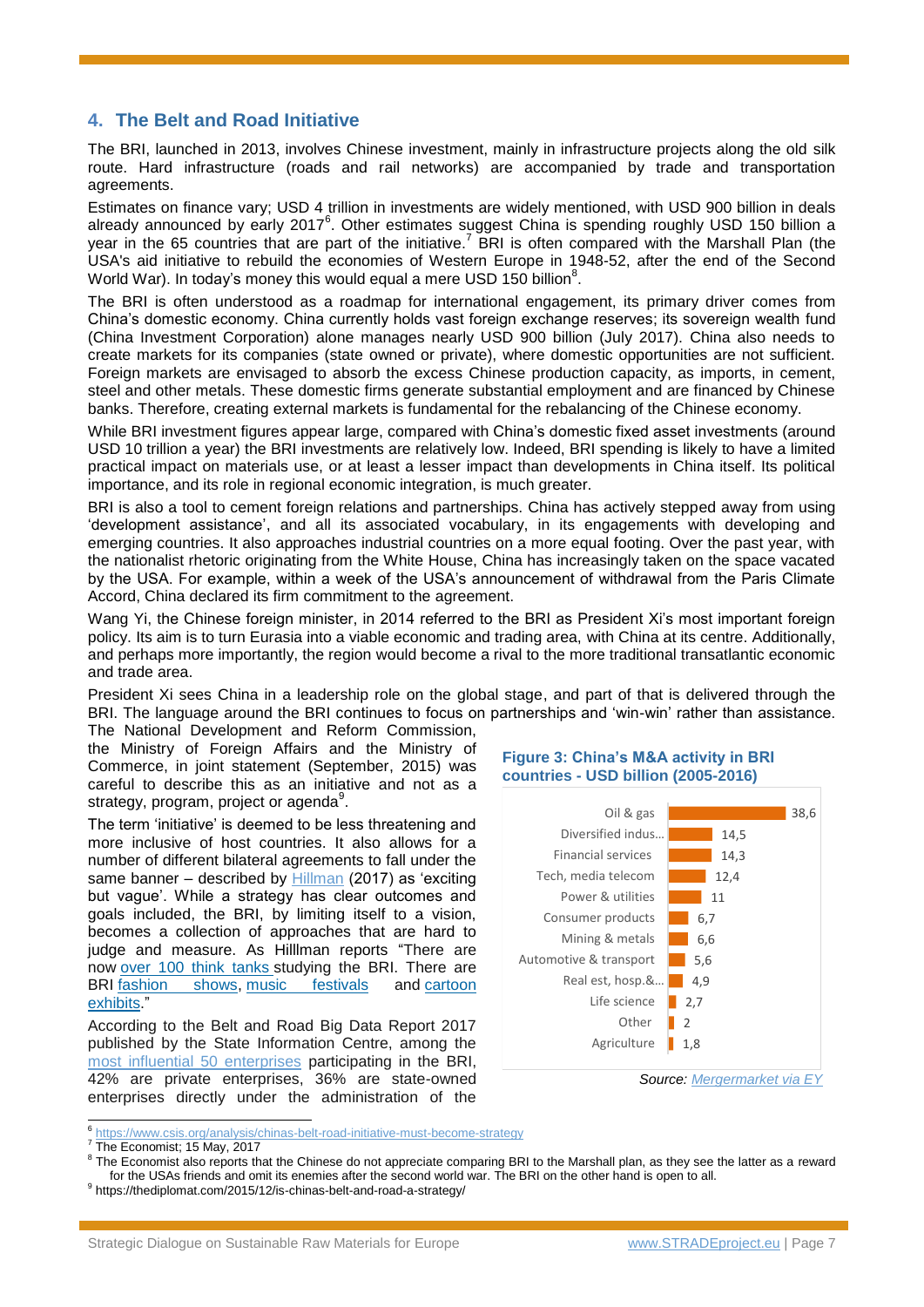central government, 20% are state-owned enterprises administrated by local governments, and 2% are jointventure enterprises.

## 4.1. Metals and Mining

The metals and mining investments under BRI are not always clear, precisely because of the open-ended nature of the initiative – almost every investment and trade agreement can fall under this. There are no official data on project investments under BRI. Some are reported under BRI, while others are not.

One measurement used to approximate the importance of mining is the value of merger and acquisition deals reported in BRI countries (note this does not imply all these investments were under BRI). At USD 6.6 billion, over a 10-year period, the sector has not been the major recipient of Chinese investment (Figure 3).

A second estimate can be derived from the number of metals and mining project investments by Chinese companies, and differentiate those that are reported as falling under BRI. Using a data set compiled from [China Global Investment Tracker,](http://www.aei.org/china-global-investment-tracker/) Figure 4 shows the number of projects that fall under metals, and can include both mines and smelters, as well as those for steel and aluminium projects.

The data reflects 56 documented projects, of which 24 were in the steel/aluminium category. *Of the 56 projects, only 14 are reported as under BRI, accounting for 13% of the value of total investments.* 

In 2013, of the USD 5 billion invested under metals, 55% was invested in Australia, followed by 28% in Asia (Indonesia and Malaysia). In the steel and aluminium category, of the USD 3 billion in investments, 58% was invested in one project; SSA, a steel plant in Sierra Leone.

In 2014, the largest investment was made in Peru by Minmetals (USD 7 billion) in the metals category. In 2016, three of the largest investment deals were in the DRC: USD 2.6 billion (China Molybdenum), USD 1.1 billion (BHR) and USD 1.1 billion (Bank of China) – all in copper projects.

Apart from 2014, China's investments have remained below the USD 6 billion mark annually. Investments under the metals category have generally focused on steel and aluminium. China's investments in Europe have been in the steel sector.

![](_page_7_Figure_9.jpeg)

## **Figure 4: Chinese investments in metals by region (2013-2017)**

*Source: SNL calculations from China Global Investment Tracker <accessed January 2018>*

Chinese metals and mining players were excited about the expected potential investment and market opportunities generated by BRI. However, as time went on, they slowly realised that the potential market was rather limited, and it takes a long time to unleash the market in most emerging countries covered by BRI. Taking steel as an example, the 65 countries covered by BRI have aggregate annual steel demand of about 350 Mt and they are able to domestically produce about 290 Mt. This suggests that those countries have a self-sufficiency of approximately 80%. Moreover, many countries have built their own supply chains, and are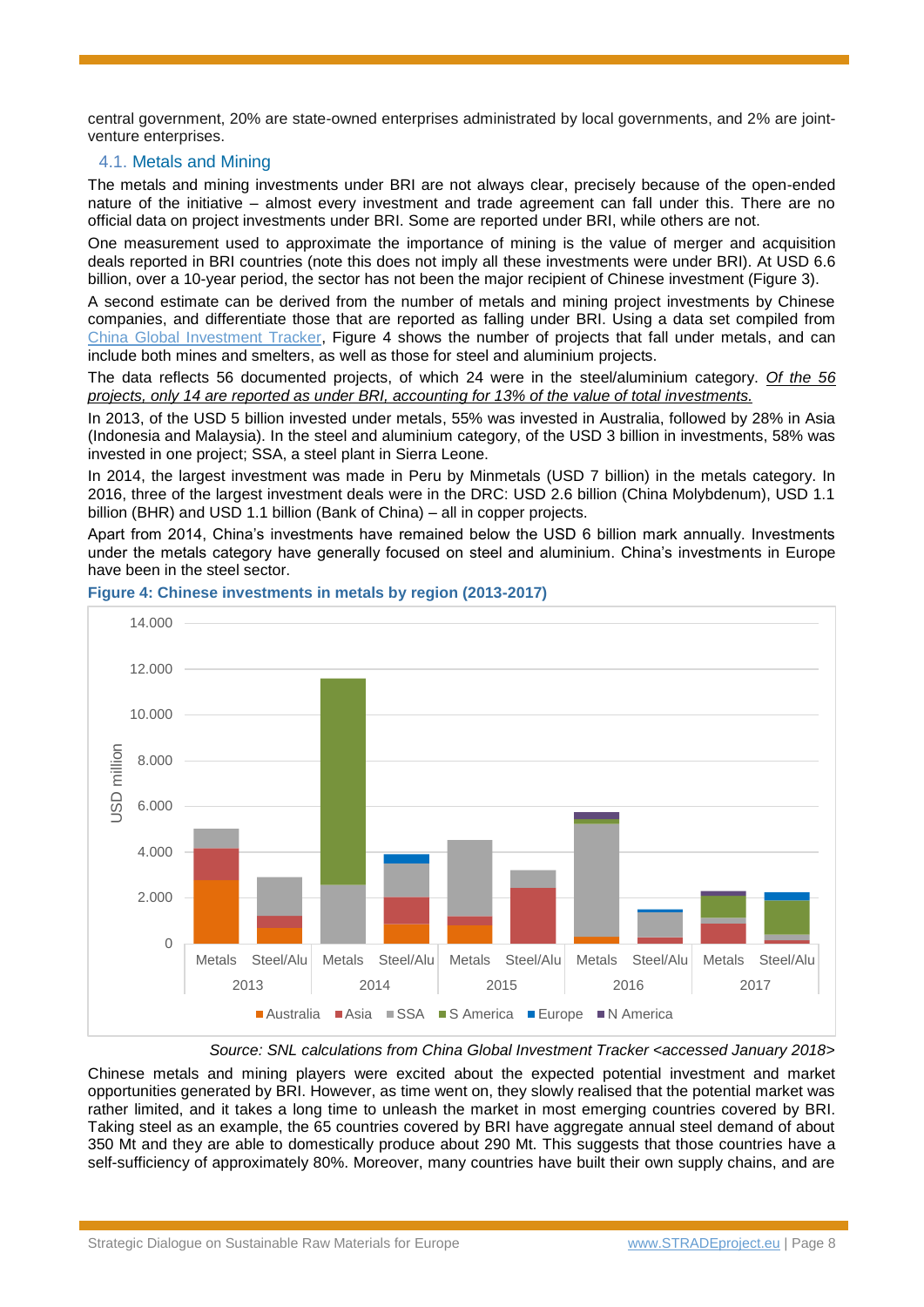ambitious to expand their domestic capacities quickly, such as Vietnam, Indonesia, India, Iran, etc. Therefore, the scope for Chinese steelmakers is likely to be limited.

Another factor driving Chinese refinery/smelter investments overseas is the trade actions taken by the BRI countries against Chinese steel exports. In light of the situation, there is a tendency for more and more Chinese metals and mining investors to change their approach, and build refining capacities in other resource-rich countries, rather than importing minerals into China for refinery.

Interpreting the data presented in this policy brief has been challenging – mainly as information and understanding of China, its investment and raw materials policies, remains limited. The Chinese trends would also need to be differentiated from the cyclical changes that occur within the global mining sector.

For example, the declining interest in overseas metals and mining investment, particularly under the BRI can simply be a result of the lack of accurate data on Chinese investments. Or Chinese investors may have become more discerning, given some of their negative experiences in acquiring poor assets during the commodity price boom. Chinese investors may also be less inclined to seek further mineral assets abroad, given the new normal for the Chinese economy and the availability of minerals from global markets.

The results could also simply be a reflection of the state of the global mineral sector, which only started its resurgence in 2017 and complete confidence has, as yet, not returned to the sector. The reality is, in all probability, a combination of all these factors. At this time, there is insufficient evidence to conclude the role of BRI in shaping China's international mining engagements.

## 4.2. Coordination, calibration and credibility

The four years so far under the BRI (2013-2017) have yielded 100 cooperation agreements, with 86 countries and international **organizations.<sup>10</sup>** The associated [Silk Road Fund](http://www.silkroadfund.com.cn/enweb/23773/index.html) has signed 17 projects with a projected value of USD 7 billion. Part of the BRI strategy is to open new markets for Chinese companies and products. The initiative through its funding for infrastructure can generate secondary demand from other regions. For example, BHP Group, one of the top three global producers of iron ore, believes that infrastructure spending under BRI can delay China's peak steel demand until the mid-2020s (although many analysts believe demand has already peaked). Other analysts argue that China's ambitious plans to build roads, railways and ports in countries might boost steel demand by a total of 150 Mt.

While there is a note of optimism related to the BRI, both in and outside China, there are also challenges. The Economist (May, 2017) cites three main issues.

First, it remains unclear who leads the BRI; different provinces have their own BRI strategies as do state-owned enterprises. The coherence of these policies, a clearly defined leadership and to responsibilities are missing.

Second, with the large amounts of funding involved, the identification of profitable and viable projects for investments remains limited. This has led to a number of projects turning out to be economically unviable and quickly collapsing. For example, nearly 43% of the total overseas mining assets owned by China are currently listed as 'inactive' (Table 4).

Finally, China's traditional 'non-interference in internal affairs' approach in other countries is coming under scrutiny, with questions around the lack of transparency of such deals. Similar questions had been raised around the Infrastructure for Commodities model used during the 2003-2008 period.

#### **Table 4: Number of China's overseas assets (projects and mines)**

| <b>Commodity</b> | <b>Total</b><br>assets | $\%$<br><b>Inactive</b> |  |
|------------------|------------------------|-------------------------|--|
| Coal             | 48                     | 25                      |  |
| Copper           | 62                     | 48                      |  |
| Gold             | 63                     | 32                      |  |
| Iron ore         | 71                     | 56                      |  |
| <b>Nickel</b>    | 17                     | 41                      |  |
| Uranium          | 25                     | 60                      |  |
| <b>Zinc</b>      | 13                     | 38                      |  |
| <b>Total</b>     | 345                    | 43                      |  |

*Source S&P Global Market Intelligence; as of September 2017*

The EU has not fully engaged with BRI. A [briefing](http://www.europarl.europa.eu/RegData/etudes/BRIE/2016/586608/EPRS_BRI(2016)586608_EN.pdf) (July 2016) from the EU on the BRI also documents concerns that Chinese engagement with individual member states and not the EU as a whole can be interpreted as 'divide and rule tactics'.

One of the other concerns of the EU has been BRI's commitments to social and environmental sustainability are absent as is transparency. On the BRI, one high-level EU diplomat is [quoted](https://www.theguardian.com/world/2017/may/15/eu-china-summit-bejing-xi-jinping-belt-and-road) (May, 2017): "We made clear that, for Europe, the Belt and Road initiative can only be a success if it's based on transparency and co-ownership … Apparently to Chinese surprise, the EU was united on this". However, as the accompanying [STRADE policy brief on China 03/2018](http://www.stradeproject.eu/fileadmin/user_upload/pdf/STRADE_PB_03_2018_China_responsible_sourcing.pdf) points out, the China Banking Regulatory Commission (CBRC) outlined the need for Chinese banks to establish a sustainable financial protection system with controllable risk that services, similar to the [Equator Principles,](http://www.equator-principles.com/) for project financing under BRI. Other Chinese funding

 $\frac{1}{10}$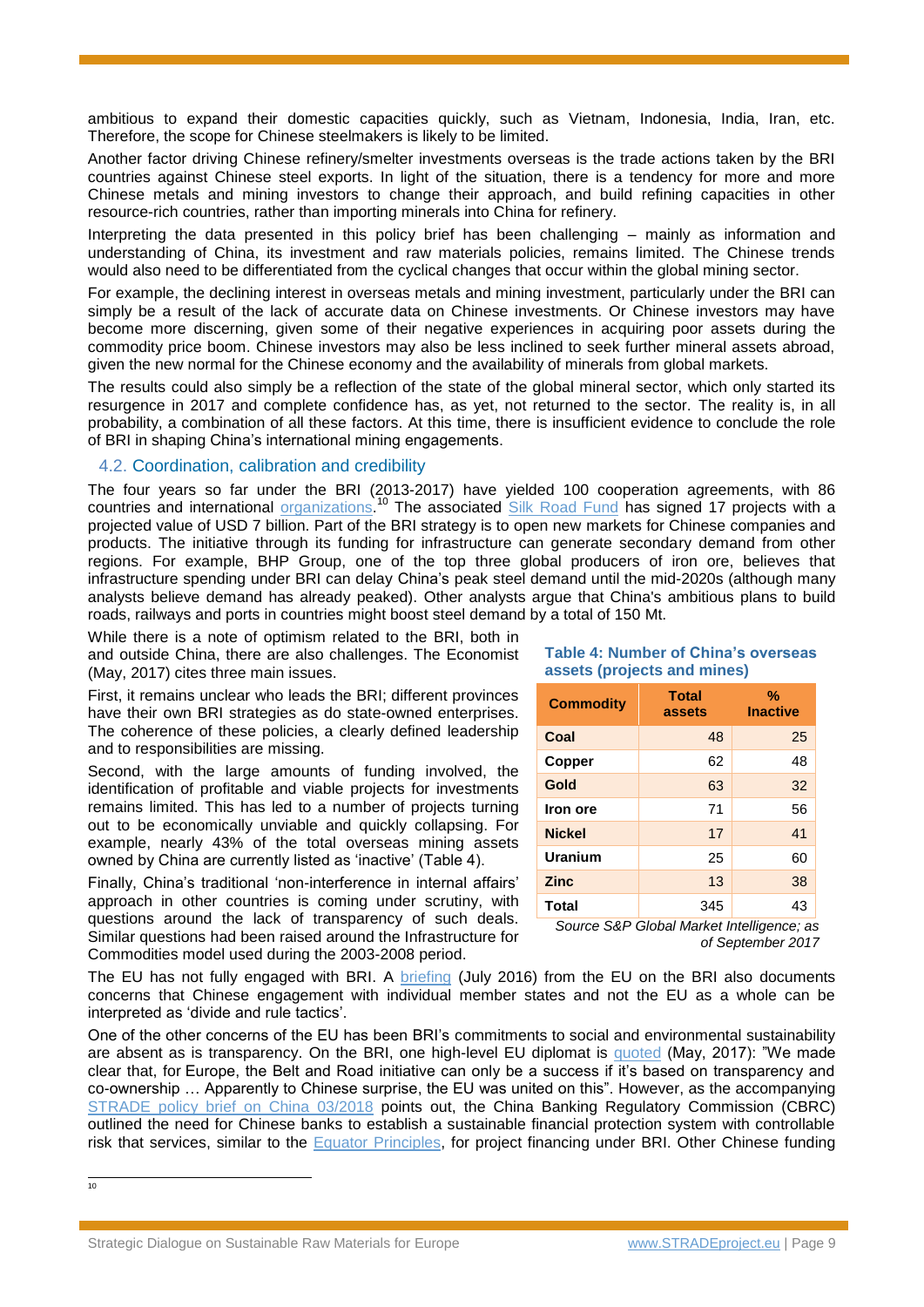have also added similar rules to their internal policies. While the initiative itself may not mention environmental suitability, it is considered within the financing for such projects.

# **5. Conclusion**

China's approach to international raw material engagements over the past 20 years has evolved considerably; from the Resources for Infrastructure model in the 2000-2010 period, to the post-2013 BRI approach. The shift can be attributed to a number of issues; foremost among them the changing pattern of mineral consumption. It is also a reflection of changing domestic and foreign policy in the country.

China's 'going-out' experience provided a sharp learning curve for both its public and private sector; often criticized for its operations abroad (not only in the mining sector). However, it should be remembered that pre-1990, China had very limited experience of international engagement. As the country ventured into foreign markets, it quickly dawned on most companies that things do not operate in the same way abroad as they do domestically.

This experience has changed the way China now approaches foreign investments. The attempt is to be more inclusive of the countries in which they operate: "The new policy explicitly encourages Chinese enterprises to work with local businesses in sectors like logistics, electricity, and information systems, and it promotes interaction among business, community, and government leaders" <sup>11</sup>. Chinese companies abroad are also being encouraged to move from a 'build and deliver' model to 'build and operate', thereby taking on managing and operational duties.

The BRI, after a slow start in 2013, is beginning to gather steam, indications are infrastructure, and manufacturing, will be the key focus of these investments. Mining asset acquisition is not central to this initiative, and data indicates investments and purchases are much more selective than before. China is no longer 'the dragon' that is seeking to purchase global mineral assets. Although the country will continue to be a major consumer of minerals, China's primary focus has always been downstream, in value-added manufacturing. China's ambitions to be a major owner of international mining assets appears to have diminished.

 $11$ <sup>11</sup> https://www.weforum.org/agenda/2017/05/chinese-overseas-investment-is-changing-and-the-rest-of-the-world-will-learn-from-latinamerica